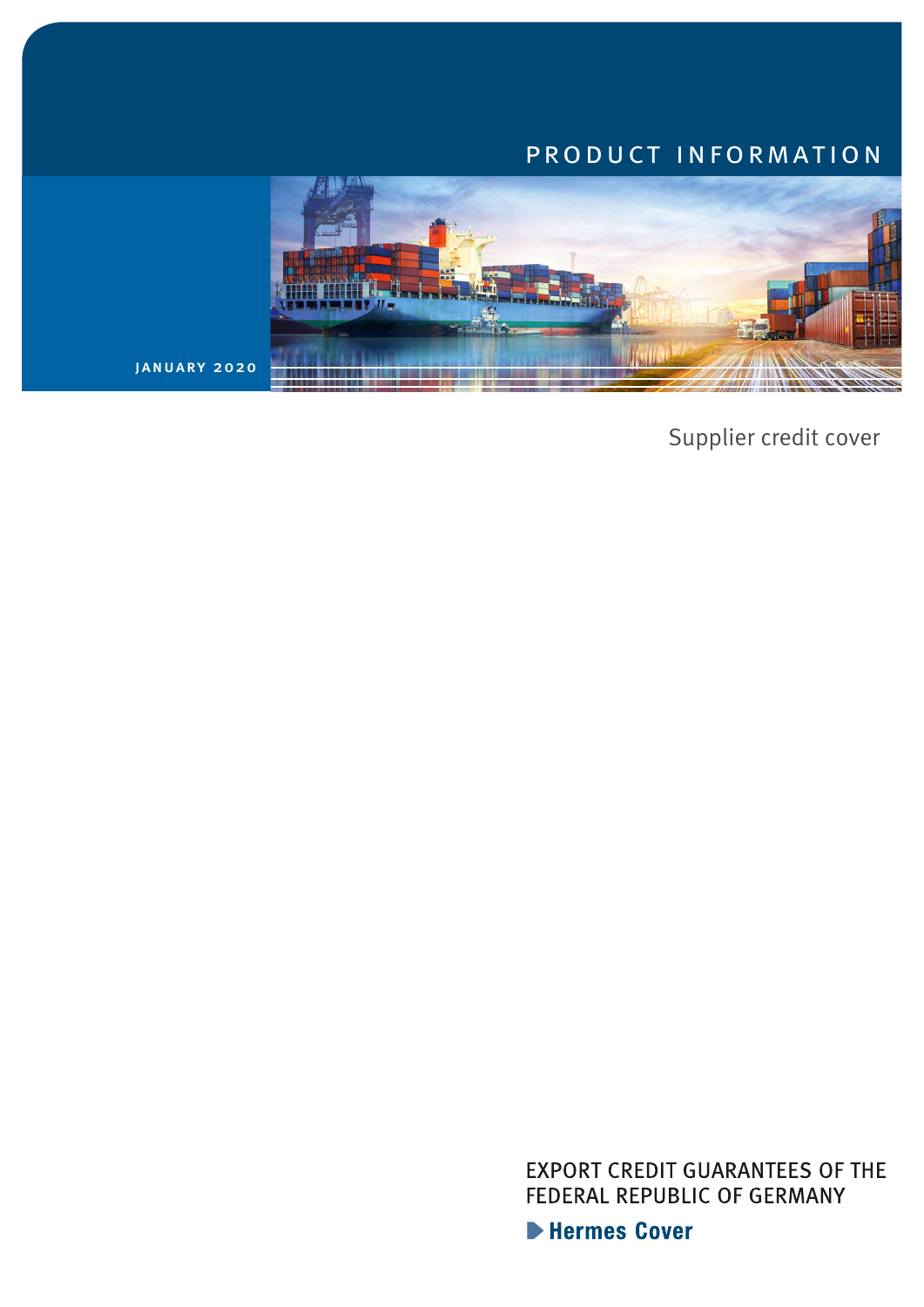## Supplier credit cover

*Supplier credit cover safeguards the trade receivables due to a German exporter under a single export transaction with short or medium/long payment terms.*

## WHAT IS COVERED?

Supplier credit cover offers protection against payment default if

- $\cdot$  the foreign buyer fails to make payment of the amount receivable within 6 months after due date (protracted default)
- $\rightarrow$  the foreign buyer becomes insolvent
- @ adverse measures are taken by foreign governments or warlike events arise
- $\blacktriangleright$  local currency amounts are not converted or transferred
- $\rightarrow$  goods are confiscated due to political circumstances
- $\triangleright$  contract performance becomes impossible due to political circumstances

As a rule, the amounts receivable from the sale of goods of partially foreign origin may also be covered.

#### who can apply for supplier credit cover?

Supplier credit cover is available to every German exporter. In addition, foreign business enterprises may also take out supplier credit cover for the export business conducted by their German branch offices, which must, however, be listed in the German Companies' Register.

#### WHAT IS SUPPLIER CREDIT COVER?

In the case of supplier credit cover, the exporter allows the foreign buyer time for payment and bears the risks arising in connection with this loan himself. A distinction is made between short and medium/long credit terms. Short-term Supplier Credit Guarantees, i.e. for transactions with repayment terms not exceeding 24 months, are offered by the Federal Government mainly for cover of the supply of consumer goods, raw materials, semi-finished goods, or spare parts. Supplier Credit Guarantees for medium- and long-term transactions are applied primarily in the capital goods and plant sector.

The counterpart of the supplier credit is the buyer credit where a lending bank furnishes a loan to the foreign buyer, thus enabling him to pay the amounts owing to the exporter directly at the time of shipment of the goods. The exporter may then insure himself against the still remaining risk of non-disbursement of the buyer credit (see Product Information Buyer credit cover).

#### WHICH EXPORT MARKETS ARE COVERED?

As a rule, in the case of contracts with repayment terms not exeeding 2 years, the debtor must be domiciled in a non-EU or non-OECD country because these risks are classified as "marketable". Transactions with debtors in the OECD countries Chile, Israel, Mexico, South Korea and Turkey qualify for cover without restrictions.

#### WHAT HORIZON OF RISK IS COVERED?

Cover takes effect with the respective shipment of the goods and/ or commencement of services, and only ends with full payment of the covered amount owing.

> contractual relationship in case of a medium-term supplier credit

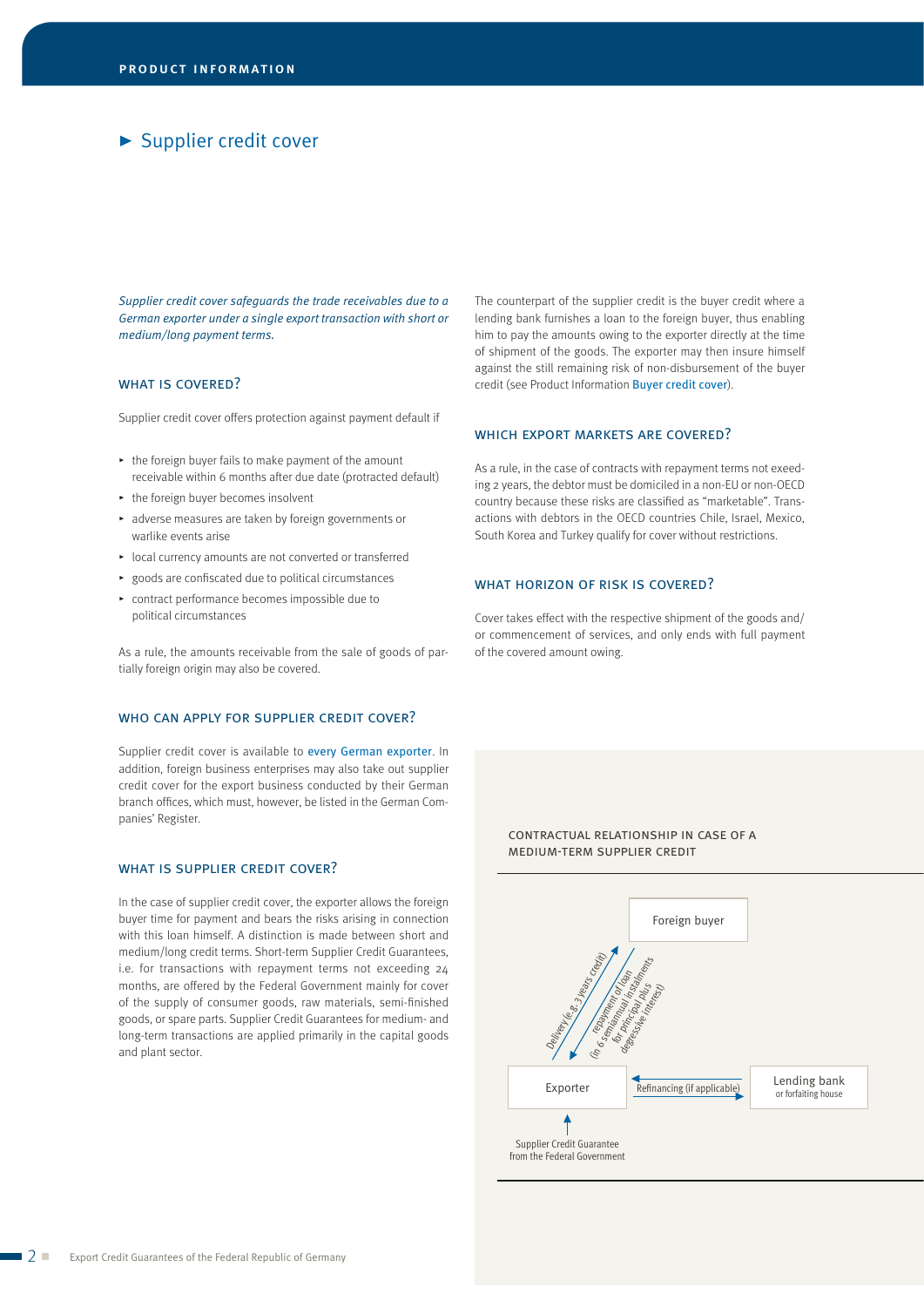The pre-shipment risks which may lead to a production stop during the manufacturing phase can be protected by taking out manufacturing risk cover (see Product Information Manufacturing risk cover).

### can it be used for refinancing?

The claims arising under the Supplier Credit Guarantee may – together with the title to the amounts receivable under the export contract – be assigned to banks and forfaiting houses for refinancing purposes.

## how much does it cost?

The costs consist of the processing fee and the cover premium. The processing fee depends on the size of the transaction. A certain percentage of the order value to be covered is charged as cover premium. The premium level is determined mainly by the buyer's rating, the country risk and the horizon of risk. No insurance tax is charged for supplier credit cover.

To give you an estimate of the premium applicable in your specific case, an interactive premium calculator is available on the Internet. Further details are given in the information leaflet Fees and premium rates.

#### WHEN AND HOW IS CLAIMS PAYMENT MADE?

Before a claim can be filed, the legally valid and matured claim to payment of the amount owing must have become uncollectible due to the occurrence of a covered risk. When all the necessary documents have been submitted to the Federal Government, the claim will be processed within two months' time. Claims payment will then be effected within the space of one further month.

The policyholder participates in every loss with an *uninsured* portion, which as a rule is 5% for political risks. For all other risks it is 15%, but subject to certain conditions, it can be reduced to 5% on request and against the payment of a supplement on the premium for a limited period of time until the end of 2022.

### how can you apply for cover?

Contact with the Federal Government is established via Euler Hermes Aktiengesellschaft.

The company's head office in Hamburg as well as its numerous branch offices in Germany offer competent advice on general and specific questions. Extensive information material, application forms and the General Terms and Conditions are also available for study and download at www.exportkreditgarantien.de/en, partly only in German.

#### Main features of supplier credit cover at a glance:

| Eligible policyholders: | German exporters and foreign<br>trading companies for export<br>transactions of their German<br>branches which are entered in<br>the German Companies' Register.                                                                                                                                     |
|-------------------------|------------------------------------------------------------------------------------------------------------------------------------------------------------------------------------------------------------------------------------------------------------------------------------------------------|
| Object of cover:        | Amounts owing under trans-<br>actions involving supplies/<br>services abroad                                                                                                                                                                                                                         |
| Eligible markets:       | In principle: All countries<br>Exception: Exports with repay-<br>ment terms not exceeding<br>two years to EU member states<br>and the OECD core countries<br>(i.e. Canada, Iceland, Japan,<br>New Zealand, Norway,<br>Switzerland, USA)                                                              |
| Covered risks:          | Buyer's failure to make<br>payment within 6 months after<br>due date (protracted default),<br>other commercial risks (e.g.<br>insolvency), as well as political<br>risks (e.g. warlike events)                                                                                                       |
| Uninsured portion:      | Normally 5% for political risks<br>and 15% for commercial risks:<br>however, limited in time until<br>the end of 2022 the uninsured<br>portion for commercial risks can<br>be reduced to 5% on request<br>subject to certain conditions;<br>for this a supplement on the<br>premium will be charged. |
| Processing fees:        | Application and, if necessary,<br>renewal and issuing fees,<br>calculated as percentage of<br>the order value                                                                                                                                                                                        |
| Premium:                | A certain percentage of the<br>order value (see premium<br>calculator available at<br>www.exportkreditgarantien.de/en)                                                                                                                                                                               |